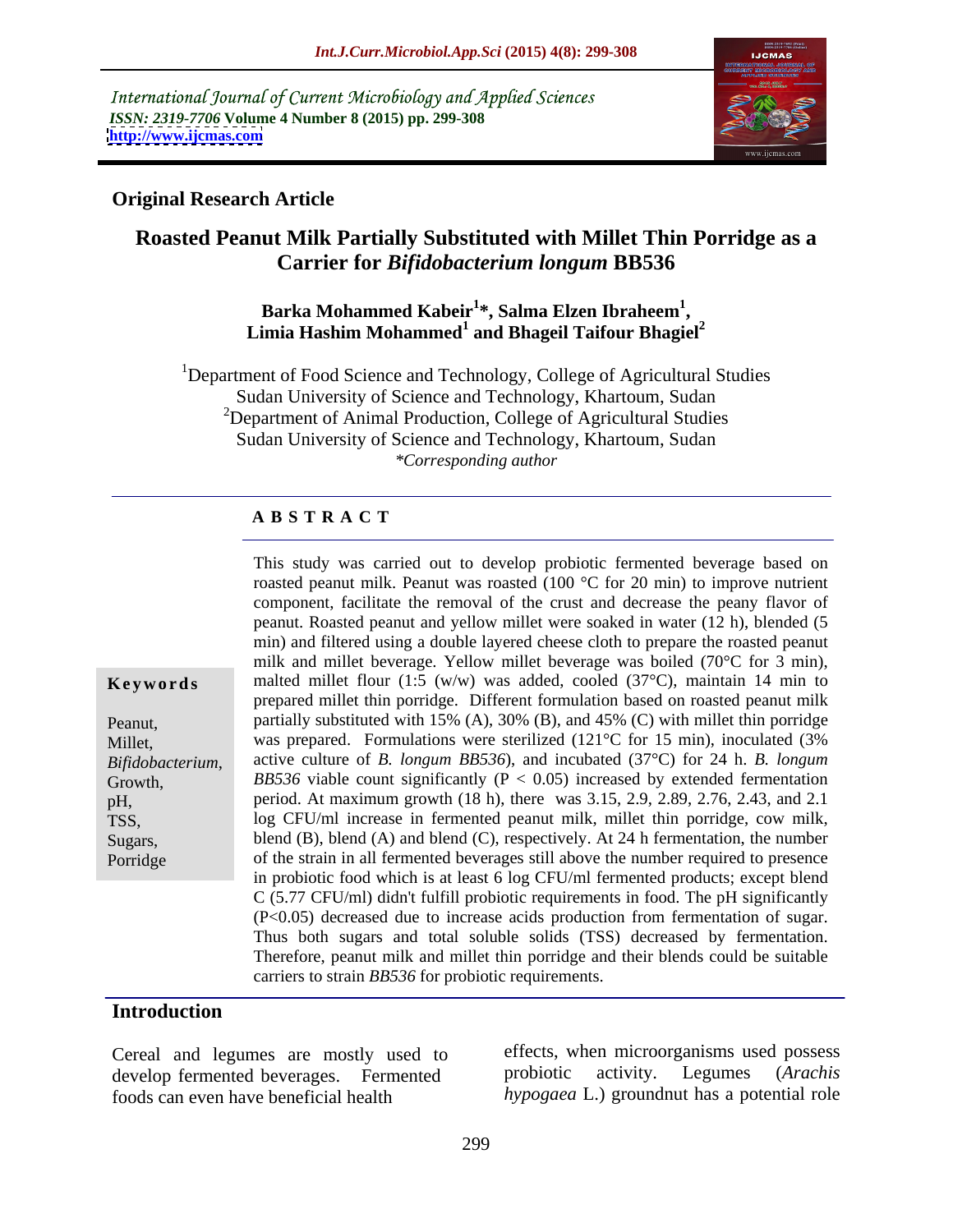therefore considered to be highly valuable in "a microbial dietary adjuvant that should be increased. It is, therefore, (Naidu et al., 1999; Holzapfel and On the other hand, millet is the sixth most intestinal microbial homeostasis, the an alkaline pH and are the only grains that being cooked. As another plus, millet is a gluten free grain and thus, is ideal for people (Baltensperger and Cai, 2004).

uses of biotechnology. All over the world, 40% of our food supply world-wide (Campbell-Platt, 1994). Particularly in prolongs the shelf-life of foods in addition to improving the nutritional value and reducing the risk for food borne illness (Campbell-

in combating malnutrition are a major (Metchnikoff, 1907). One of the more source of edible oil and protein meal and detailed current definitions of probiotics is; human and animal nutrition (Nwokalo, beneficially affects the host physiology by 1996). It's rich in protein, energy and other modulating mucosal and systemic immunity, nutrient. Peanut- based formulated food can as well as improving nutritional and be developed to for a therapeutic purposely microbial balance in the intestinal tract". and to aid in famine relief. There for the Mainly specific strains of lactobacilli, present low level in peanut consumption, Bifidobacterium, enterococci and yeast are especially in the developing countries, today used commercially as probiotics necessary to direct research into the Schillinger, 1995; Saxelin *et al.*, 2005). possibility of peanut processing into other Bifidobacterium are considered as important useful and edible products. Fermentation of probiotics and used in the food industry to groundnut milk may serve as one such effort relieve and treat many intestinal disorders. that can increase the protein availability and *Bifidobacterium* exert a range of beneficial consumption (Roberts-Sunny *et al.,* 2004). health effects, including the regulation of important grain in the world. Millet is equal inhibition of pathogens and harmful bacteria or superior to grain of wheat, corn sorghum that colonize and/ or infect the gut mucosa, and rice in protein and oil content, it the modulation of local and systemic contains similar amount of calcium (Ca) and immune responses, the repression of phosphorus (P), more iron (Fe) than the procarcinogenic enzymatic activities within cereals grains (Marwa, 2005). Millets have the microbiota, the production of vitamins, keep their alkaline properties even after dietary compounds into bioactive molecules a microbial dietary adjuvant that (Naidu *et al.,* 1999; Holzapfel and intestinal microbial homeostasis, the and the bioconversion of a number of (Mayo and van Sinderen, 2010).

with wheat/gluten allergies or intolerance Bifidobacteruim longum may be considered Fermentation is one of the oldest known and adult feces (Bivati et al*.;* 1984). fermented foods continue to constitute an *longum* include: antagonistic action toward important part of our diet and together with intestinal pathogens, improved lactose beverages are estimated to present some 20- utilization, anticarcinogenic action and developing countries, where refrigeration is offered by *Bifidobacterium longum BB536* not always an option, the fermentation (Kojima *et al.,* 1996; Namba *et al.,* 2003). process is widely used. Fermentation Thus there is considerable interest in Platt, 1994). The word probioticis derived probiotic bacteria to human, as these from Greek and means "for life" products provide a suitable environment for the most common species of Bifidobacterium, being found both in infant Potential benefits from consumption of *B.*  control of serum cholesterol levels. Many scientific studies showed the benefits incorporating these heaths bifidobacterium into food. On the other hand, dairy products are the main carriers of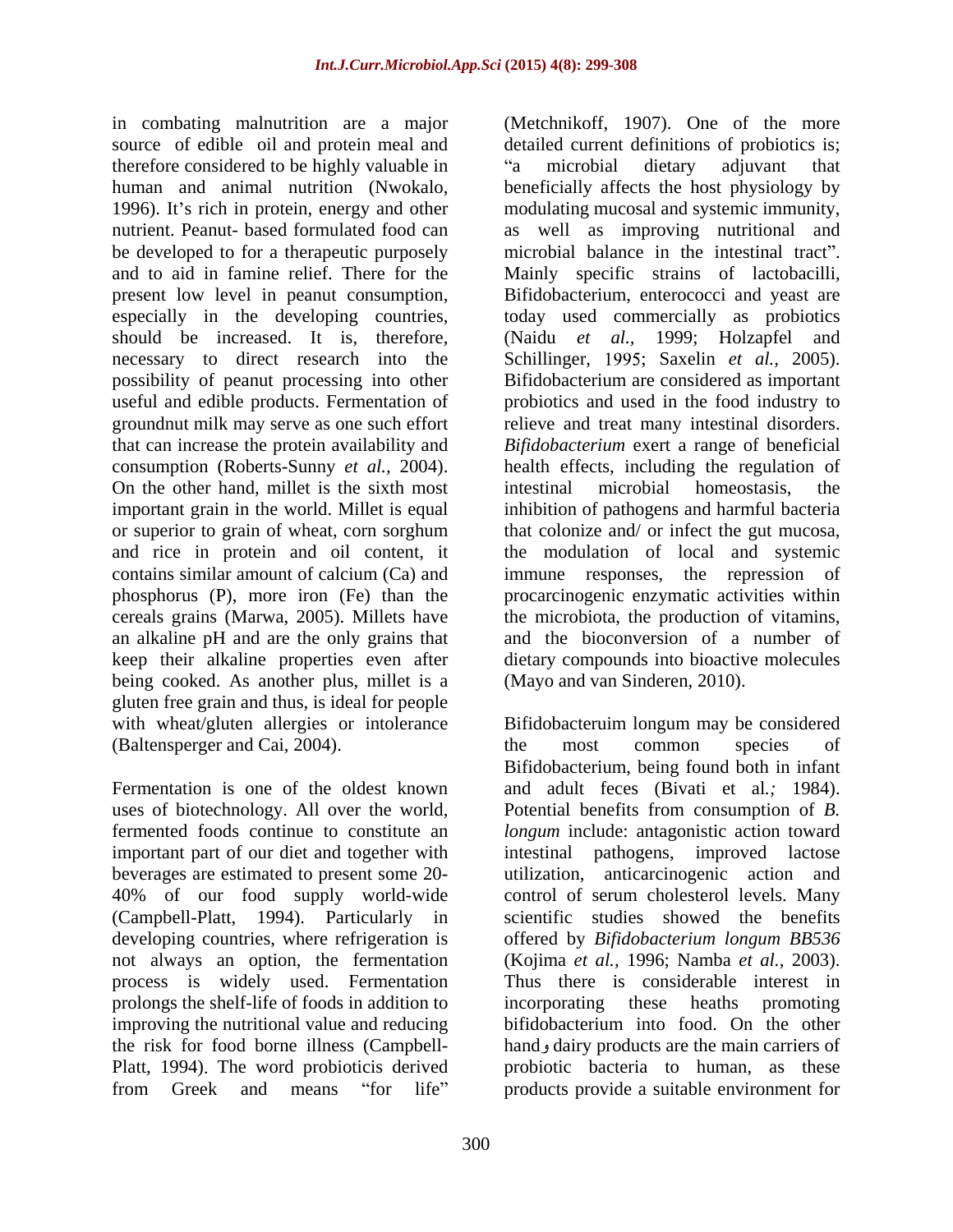probiotic bacteria that support their growth and viability. However, with an increase in the consumer vegetarianism throughout the Peanut milk was prepared by a similar developed countries, there is also a demand method to the one reported by Salunkhe and for alternative carrier for beverage. The Kadam (1989) with slight modifications. development of new nondairy probiotic food Sorted peanut seeds were roasted at 100 °C products is very much challenging, as it has for 20 min in an oven ((Baird & Tatlock to meet the consumer's expectancy for healthy benefits (Stanton *et al.,* 2003). England).The roasting process was found to Nevertheless, there were no many studies improve nutrient component, facilitate the regarding application of probiotic removal of the crust and decrease the peany bifidobacterium into fermented Sudanese flavor of peanut. The roasted peanut were foods. In previous investigation, (Kabeir *et*  then de-skinned and weighed before being *al.,* 2005) successfully incorporated *B. longum BB536* into Sudanese cereal skinned roasted peanut kernels were then beverage Medida. washed with clean distill water. The roasted

In this respect, the use of peanut milk and ratio of 1:5w/w [peanuts (200g): water (1L)] millet blend will complement nutrients same and transferred to a blender (Panasonic – time can be a successful non-dairy carriers  $MX - 101$  SP2), where they were blended for Bifidobacterium strain. There for the for 5 min at medium speed. The slurry objective of this study is to evaluate the formed was filtered using a double layered growth of *B. longum BB536* and its related physio -chemical changes during fermentation of different formulated **Malting of millet** beverages.

The red-skinned peanut seeds (*Arachis hypogaea*) (*V. Natal*) were purchased from a local crops market in Bahri (Kartoum State,

*Proso*) was purchased from Alzraiga village

Department of Animal Science, Collage of Agriculture Studies, Sudan University of

## **Preparation of peanut milk**

Kadam (1989) with slight modifications.<br>Sorted peanut seeds were roasted at 100°C for 20 min in an oven ((Baird & Tatlock  $(London)$  LTD. Chadwell – Heat. Essex. soaked in water for at least 12 h. The de kernels were then mixed with water in a cheese cloth to prepare the peanut milk.

# **Malting of millet**

**Materials and Methods** procedure reported by Kabeir *et al*. (2005). **Raw Materials** twice its volume with distilled water in 2l Sudan). Care was taken to ensure that good renewed every 6 h during the soaking period quality and mould-free seeds were selected. to avoid fermentation. For germination, the The yellow millet (*Panicum miliaceum)* (*V.*  incubated for 48 h at 30°C. During the (Eldwaim, White Nile State, Sudan). and rinsed every 12 h with distilled water to Fresh cow milk control was obtained from development. Germinated millet were dried Science and Technology (Khartoum, and the malted millet were ground into a Sudan). Sudan). Sudan is expanded through a 355-um screen. The yellow millet was malted following the Cleaned millet were washed and soaked in beakers, and placed in a temperature controlled water bath (Scott- Science UK. Model LWB – 122D –Serial N O. 06122858) at 30°C for 12 h. Water was millet were spread on aluminum dishes and germination period the millet were turned promote aeration and prevent mould in an oven at 50°C for 48 h, after that the roots of the germinated millet were removed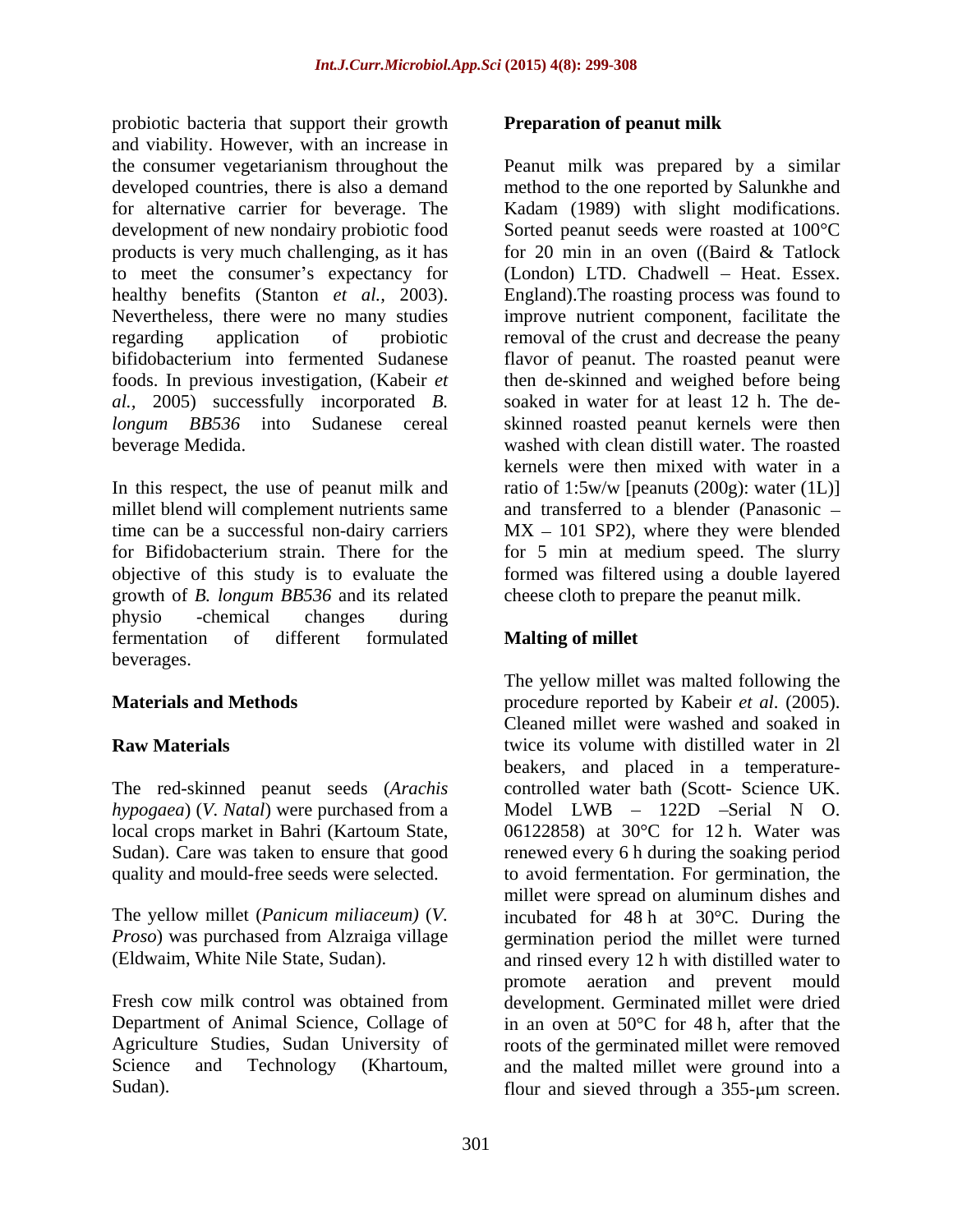and kept at refrigeration temperature until used.

Yellow millet thin porridge was prepared *al(2005)*, with some modifications. 200g 7 h. Water was drained and millet was blended with 800ml clean water at medium speed for 5 minutes. **Enumeration of viable cell**

The slurry formed was filtered using a double layered cheese cloth and boiled in hot plate at 70°C for 3 min magnetic stirrer beverages using the plate count technique. was used for mixing. Malted millet flour Fermented Samples were drawn at initial was added in ratio 1:5 w/w after cooling at and every 6h intervals during fermentation. 37 °C and maintain for 14 min to prepared One ml of fermentation broth was diluted in millet milk with low viscosity and flowing peptone water, followed by plating on De characteristics in addition TSS was high Mann Rogosa agar (MRS) supplement with recording values of 6%. 0.05% L- cystiene. The plates were

*B.longum BB536* was obtained from the stock culture of microbiology laboratory (Department of Food Science and

prepared by activation of the strain in skim containing 10 ml Fehling's solution enough stock for the experiment. The

## The flour was packed in a plastic container **Growth medium and fermentation conditions**

**Preparation of millet thin porridge** cow milk, pure peanut milk, millet thin according to procedure by Kabeir *et*  substitution of (A), (B), (C) with millet thin cleaned yellow millet was weighted, washed sterilized (121 C for 15 min) and inoculated and soaked in 400 ml distilled water in 2l with a 3% active culture of *B. longum* beaker, and placed at room temperature for BB536 followed by incubation at 37 °C for Growth medium were formulated from fresh porridge in addition to three different blends based on peanut milk prepared by partial porridge. Formulated medium were 24h.

**Preparation of fermentation inoculums** The strain viable count was calculated as MRS medium was used to enumerate *B. longum BB536* of different fermented incubated an aerobically at  $37$  °C for 48 h. Colony Forming Unit per ml (CFU/ml).

# **Determination of reducing sugars**

Technology, Collage of Agriculture Studies, Ten gram of sample was weighted in Sudan University of Science and volumetric flask. The volume of the solution Technology. was completed to 100 ml in conical flask. The strain was maintained at -20  $^{\circ}$ C in 20% sugar solution. Ten milliliters of sugar glycerol solution. Stock culture was solution was transferred into a conical flask milk, incubated an aerobically at 37 °C for representing 5 ml of Fehling A (6.928 gm 24h. The obtained culture was re-activated  $CuSo4.5 H<sub>2</sub>O$  per 100ml distilled water) and again under the same conditions to prepare 5 ml Fehling B (34.6 sodium potassium working culture was prepared by twice water) mixed well and then heated successive transformation in 10% sterilized moderately to boiling on an electrical hot skim milk (121<sup>°</sup>C for 15 min) and plate heater. The liquid was kept boiling for The finar was packed in a plastic container **c Convention and Convention**<br>
and lept at originary in equation is a constrained from first<br> **Proposition of milket thin portridge**<br> **Crowth medium conditions**<br> **Crowthene** Burrete (50 ml) was filled with the prepared sugar solution. Ten milliliters of sugar containing  $10$  ml Fehling's titrate and 10 gm NaOH per 100 ml distilled moderately to boiling on an electrical hot about 2 minutes then 3 drops of methylene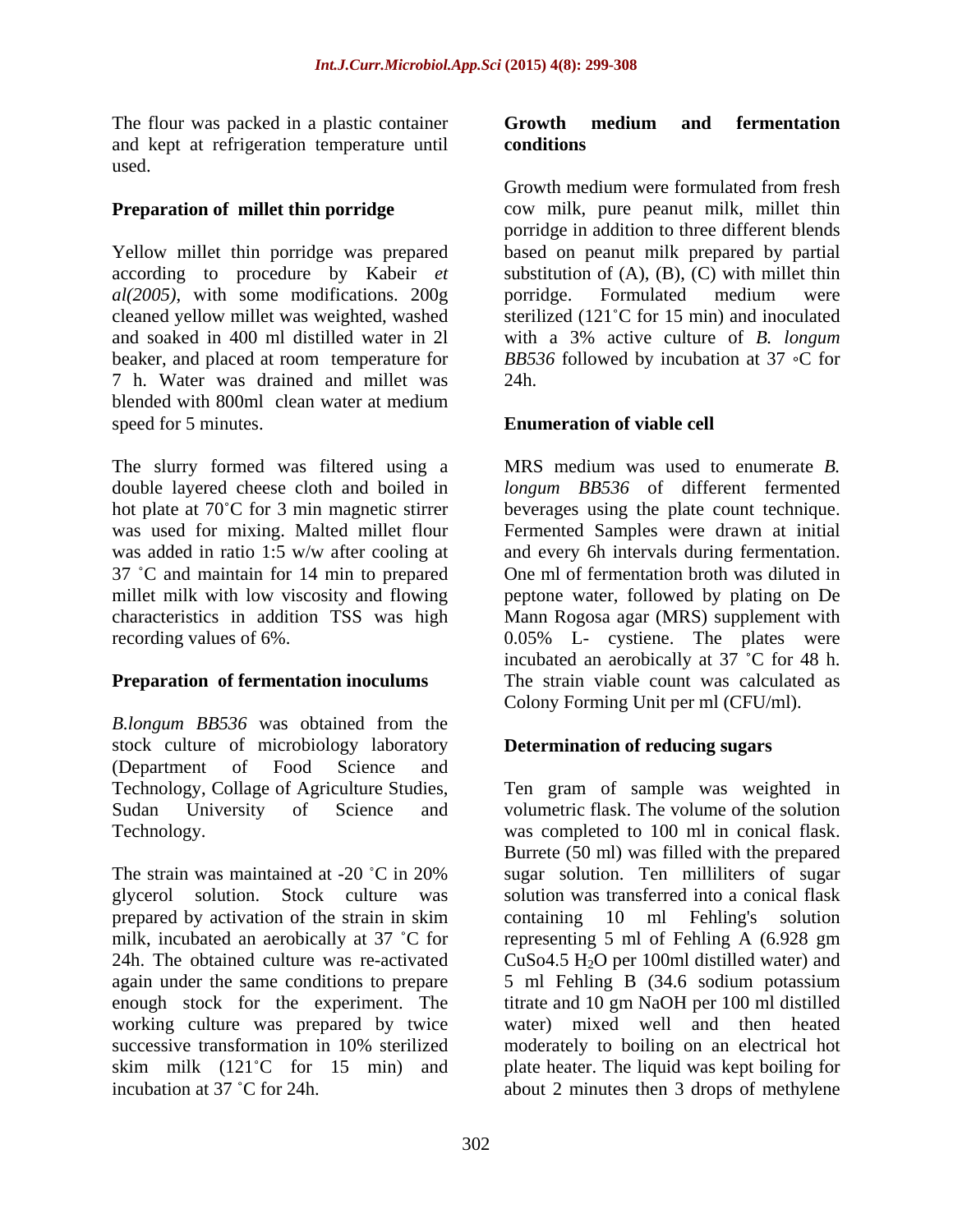blue indicator (1%) was added. The titration **Statistical analysis** was then completed by the addition of sugar calculated following Schneider (1979)

The titratable acidity (TA) of the different fermented beverages was determined according to AOAC method (1990). Ten ml of sample were weighted into a conical **The growth of** *Bifidobacterium longum* flask. Distilled water was added until the **BB536 during fermentation of different** volume in the flask was 150 ml. The sample was then vigorously agitated and filtered. Twenty five milliliters of the filtrate were Comparative growth of *Bifidobacterium*  pipette into a flask, five drops of *longum BB536* cultured in different phenolphthalein added, and the sample was beverages (cow milk, peanut milk, millet titrated against 0.1N NaOH till a fain pink thin porridge and different blends) is shown color that lasted for at least 30 seconds was in table 1. obtained. Then the acidity of different beverage samples was calculated. There were significant (p<0.05) increases in

temperature using digital refractmeter with<br>degree Brix<sup>o</sup> scale 0-100 according to 12 h fermentation. After the maximum degree Brixº scale 0-100 according to

## **Determination of pH value**

The pH value of the different fermented different fermented beverages were 3.15, beverages was determined using a pH-meter 2.9, 2.89, 2.76, 2.43 and 2.1 CFU/ml in used for calibration of the pH meter at room

## **Statistical analysis**

solution drop by drop until the color of the One- way ANOVA was performed to indicator disappeared and red brick color examine significant differences between appeared, then reducing sugar was normally distributed data of replicated method. than 0.05 was considered significant **Determination of titratable acidity** vision 16 MINITAB statistical software for independent runs. Probability level of less (p<0.05). All data were analyzed using windows (2006).

## **Results and Discussion**

# **formulated beverages**

in table 1.

**Determination of total soluble solids** fermentation period in all type of formulated **(TSS)** beverages, as compared to strain level at Total soluble solids (TSS) of the fermented growth of *B. longum BB536* was attained at beverages was determined at room 18h in all type of fermented beverages, AOAC (1990) method. growth, the strain declined in all types of *B. longum BB536* viable count by extended beginning of fermentation. The maximum except in fresh cow milk it was attained at 12 h fermentation. After the maximum

(model HI 8521 microprocessor bench fermented peanut milk, millet thin porridge, PH/MV/C<sup>°</sup> meter. Romania). Two standard cow milk, blend (B), blend (A), and blend buffer solution of pH 4.00 and 7.00 were (C), respectively. These variations in growth temperature. The pH meter was allowed to availability of nutrients required for growth stabilize for one minute and then the pH of in different fermented beverages. Peanut the fermented samples was directly contains almost the essential nutrient for measured. strain growth. Combination of peanut withfermented beverages (Table 1). The rate of *B. longum BB536* increases in different fermented beverages were 3.15, 2.9, 2.89, 2.76, 2.43 and 2.1 CFU/ml in could be attributed to variances in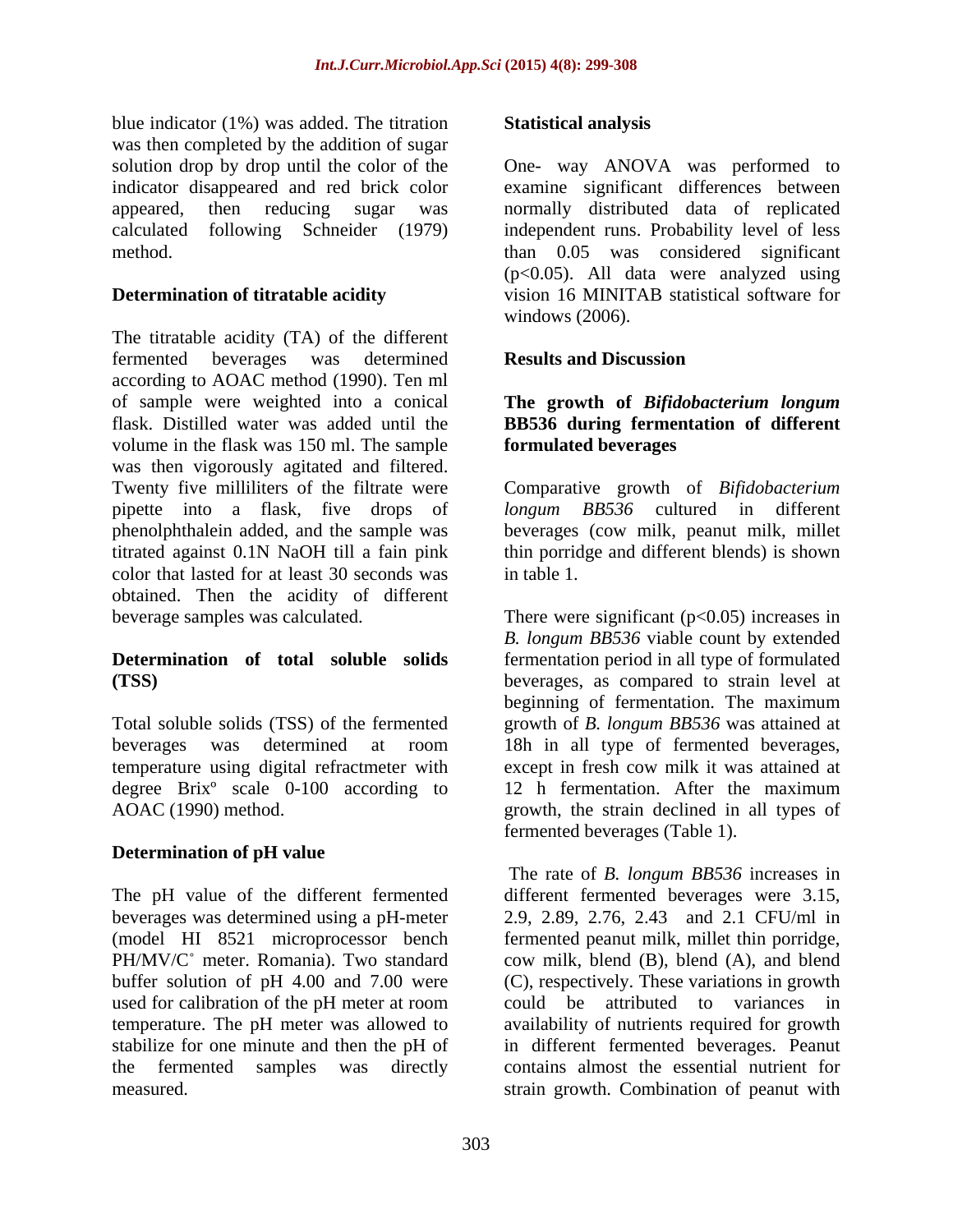millet could complement the nutrient fermentation at (24h) was above 5, and this component of growth medium. However, the growth of strain *B. longum BB536* was affected by supplementation with millet milk (Table 1), that could be due to increase viscosity of beverages by supplementation Total Soluble Solids with millet milk. However at 24hour of fermentation there was reduction in number Table 3 shows the changes in TSS during of *B. longum BB536* in all fermented beverages due to the accumulation of acids or reduction of availability of nutrient were significant (P<0.05) decrease in TSS required for the growth as stated by Kabeir levels in all types of fermented beverages. *et al.,* (2005). In spite of declining in viable count of *B. longum BB536* in all types of growth (18 h) of strain BB536 were 0.3, 0.4, fermented beverages at 24h fermentation, 1.3, 0.1and 0.3 % in fermented peanut milk, the count still above the number required to millet thin porridge followed by the three presence in probiotic food which is at least 6 different blends, respectively. While at 24 h log cfu/ml fermented product (Vinderola and Reinheimer, 2000). Nevertheless, table were 1.75, 0.75, 0.7, 0.45 and 0.35% in the 1 shows that the viable count of the strain in fermented millet thin porridge, peanut milk, blend C (5.77 cfu/ml) is not fulfill propiotic blend (C), blend (A) and blend (B), requirement in food. respectively. A strain activity and suitability

During fermentation process with strain BB536 there were significant  $(P<0.05)$ decrease in pH levels in all types of There were significant (P<0.05) decrease in beverages (Table 2). The decreases are due sugars levels of all fermented beverages to increased acids production during (Table 4). *Bifidobacterium* strain ferment fermentation process as a result of fermented sugars and produce organic acids mainly sugar by *Bifidobacterium BB536*, which is acetic, lactic, probunic, butyric and other produce acetic to lactic acid in ratio of 1.5:1as reported by De Vries *et al.* (1967). Moreover, the accumulated acids produced The rates of sugar reduction at maximum by *bifidobacterium* strain, reported to have growth of strain *BB536* were 0.15, 0.04, antibacterial activity such as prevention of 0.03,0.02, and 0.01 mg/100 ml in fermented the proliferation of pathogens (Bullen *et al.,* peanut milk, blend (C), blend (B), millet thin 1976)**.** The rate of pH decreases at maximum growth of strain BB536 were Moreover, after 24 h of fermentation, the 0.67, 0.64, 0.60,0.60, 0.57 and 0.37 pH in maximum reductions in sugar were 0.19, fermented blend (B), peanut milk, blend (C),  $\qquad 0.11, 0.1, 0.08$  and  $0.03$  mg/100 ml in blend (A), millet thin porridge and then the fermented, blend (C), blend (A), millet thin cow milk respectively. These variances in porridge, blend (B), and then fermented pH reduction are not expected (Table 1). On peanut milk, respectively. These variances other hand levels of pH attained at in invert sugar reduction refer to the strain maximum growth (18h) and end of

is more suitable for consumption, further expected to have potential as carrier for the strain survival during the storage period.

# **Total Soluble Solids**

**pH changes**  of TSS reduction during fermentations. fermentation of different formulated beverages with *B. longum* BB536. There The rates of TSS decreases at maximum fermentation the amount of TSS reductions were 1.75, 0.75, 0.7, 0.45 and 0.35% in the of growth medium plays a vital role in rate

# **Reduction of sugars**

organic acids (Sefa-Dedeh *et al.,* 2003).

porridge and then blend (A) respectively. activity in different fermented beverages.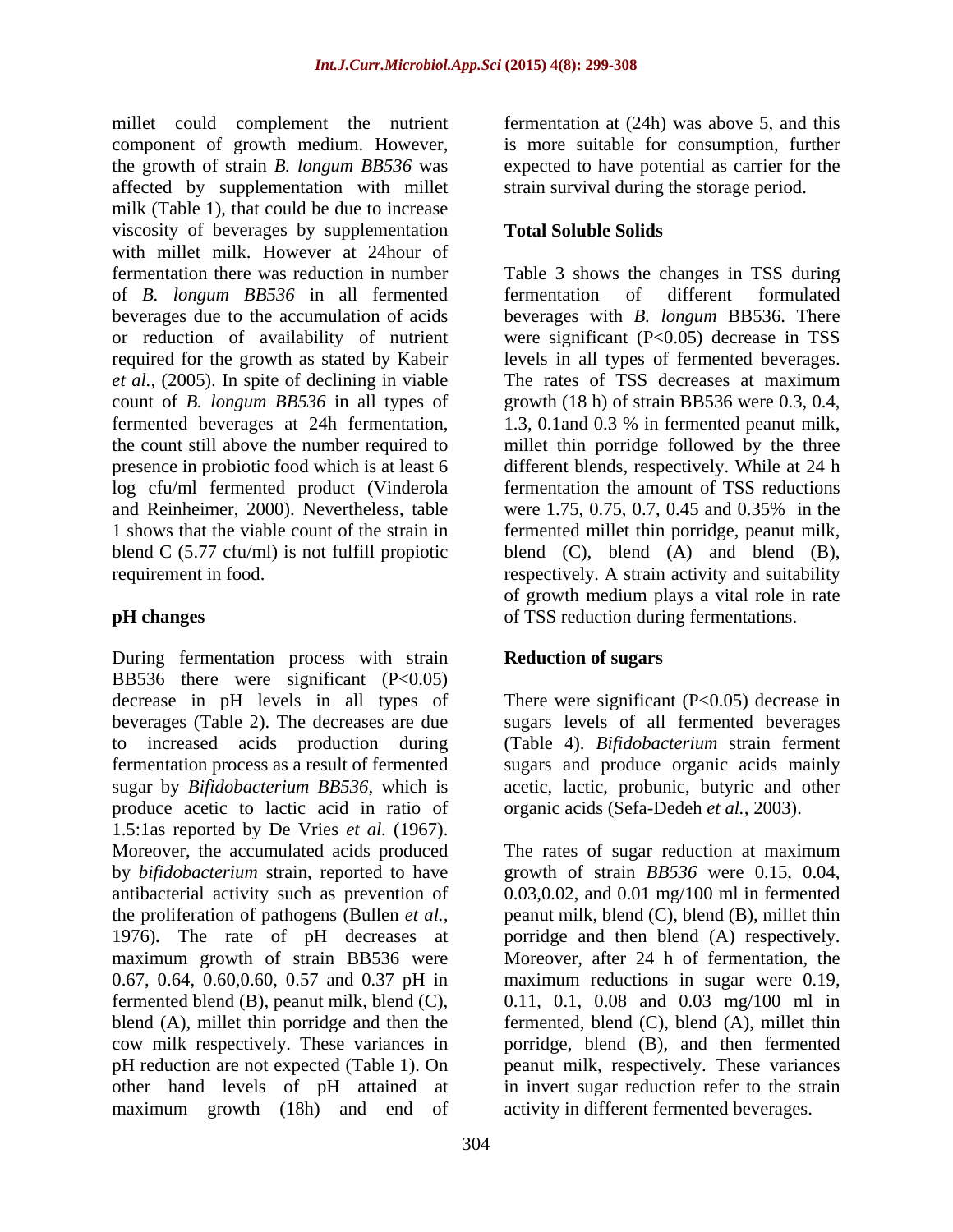|         | Bifidobacterium longum BB536 growth in beverages** |                         |                         |                            |                            |                                                            |  |
|---------|----------------------------------------------------|-------------------------|-------------------------|----------------------------|----------------------------|------------------------------------------------------------|--|
| Time(h) | Cow ml.                                            | Peanut milk             | et thin.<br>porridge    |                            |                            |                                                            |  |
|         | $4.8 \pm 0.12^{\circ}$                             | $5.68 + 0.1$            | $4.89 \pm 0.06^{\rm d}$ | $5.51 \pm 0.05^e$          | $4.84 \pm 0.08^{\circ}$    | $4.53 \pm 0.07^{\circ}$<br>$\cdots$ $\sim$ $\sim$ $\cdots$ |  |
|         | $5.84 \pm 0.15^b$                                  | $6.96 \pm 0.04^{\circ}$ | $5.61 \pm 0.18^c$       | $5.89 \pm 0.02^{\text{d}}$ | $5.78 \pm 0.07^c$          | $4.92 \pm 0.04^c$                                          |  |
|         | $7.69 \pm 0.14^c$                                  | $1.85 \pm 0.056^a$      | $6.89 \pm 0.06^{\circ}$ | $7.66 \pm 0.11^b$          | $6.95 \pm 0.04^b$          | $5.77 \pm 0.09^b$                                          |  |
|         | $6.86 \pm 0.11^{\circ}$                            | $8.83 \pm 0.07$         | $7.79 \pm 0.06$         | $7.94 \pm 0.05^{\text{a}}$ | $7.60 \pm 0.08^{\text{a}}$ | $6.63 \pm 0.04^a$                                          |  |
|         | $6.03 \pm 0.01^{\text{d}}$                         | $1.60 + 0.0$            | $6.68 + 0.11$           | $6.85 \pm 0.02$            | $-77$<br>0.09 <sup>t</sup> | $5.77 \pm 0.01^{\circ}$                                    |  |

**Table.1** The viable count of *Bifidobacterium longum* BB536 (log CFU/ml) during fermentation period of different beverages\*

 $*$  Values are mean  $\pm$  SD for replicate independent runs.

\*\* Values that bear different superscript letter in the same Colum are significantly different at p<0.05.

A=Blend1 was prepared using 85% peanut milk and 15% millet thin porridge.

B= Blend 2 was prepared using 70% peanut milk and 30 % millet thin porridge.

C= Blend 3 was prepared using 55% peanut milk and 45% millet thin porridge.

### **Table.2** pH changes during the growth of *Bifidobacterium longum* BB536 in beverages\*

| <b>Beverages</b> |                    |                         |                                                                 |                                     |                              |                         |  |
|------------------|--------------------|-------------------------|-----------------------------------------------------------------|-------------------------------------|------------------------------|-------------------------|--|
|                  | $\mathbf{p}$ H**   |                         |                                                                 |                                     |                              |                         |  |
| Time (h)         | <b>Peanut milk</b> | <b>Millet thin</b>      | <b>Cow milk</b>                                                 |                                     |                              |                         |  |
|                  |                    | porridge                |                                                                 |                                     |                              |                         |  |
|                  | $6.88 \pm 0.02^a$  | $6.72 \pm 0.09^{\circ}$ | $6.24 \pm 0.49^a$                                               | $\frac{a}{6.80}$ $\pm 0.04^{\circ}$ | $6.84 \pm 0.04^{\text{a}}$   | $6.71 \pm 0.07^{\circ}$ |  |
|                  | $6.35 \pm 0.05^b$  | $6.46 \pm 0.11^{\circ}$ | $^{b}$ 6.42 ± 0.54 <sup>a</sup> 6.37 ± 0.02 <sup>bc</sup>       |                                     | $6.49 \pm 0.01^b$            | $16.58 \pm 0.01^b$      |  |
|                  | $6.34 \pm 0.04^b$  | $6.28 \pm 0.15$         | 6.05 ± $0.64^a$ 6.52 ± $0.05^b$                                 |                                     | $6.37 \pm 0.05^b$            | $6.11 \pm 0.01^c$       |  |
| 1 O              | $6.24 \pm 0.02^b$  | $6.15 \pm 0.04^b$       | $\vert 6.00 \pm 0.22^{\text{a}} \vert 6.20 \pm 0.03^{\text{c}}$ |                                     | $6.17 \pm 0.07$ <sup>c</sup> | $6.11 \pm 0.01^{\circ}$ |  |
|                  | $5.15 \pm 0.04^c$  | $5.06 \pm 0.06^{\circ}$ | $5.83 \pm 0.11^{\circ}$                                         | $5.90 \pm 0.12^d$                   | $5.69 \pm 0.04^d$            | $5.58 \pm 0.01^d$       |  |

\*Values are mean ± SD for replicate independent runs.

\*\* Values that bear different superscript letter in the same Colum are significantly different at p<0.05.

A= Blend 1 was prepared using 85% peanut milk and 15% millet thin porridge.

B= Blend 2 was prepared using 70% peanut milk and 30 % millet thin porridge

C= Blend 3 was prepared using 55% peanut milk and 45% millet thin porridge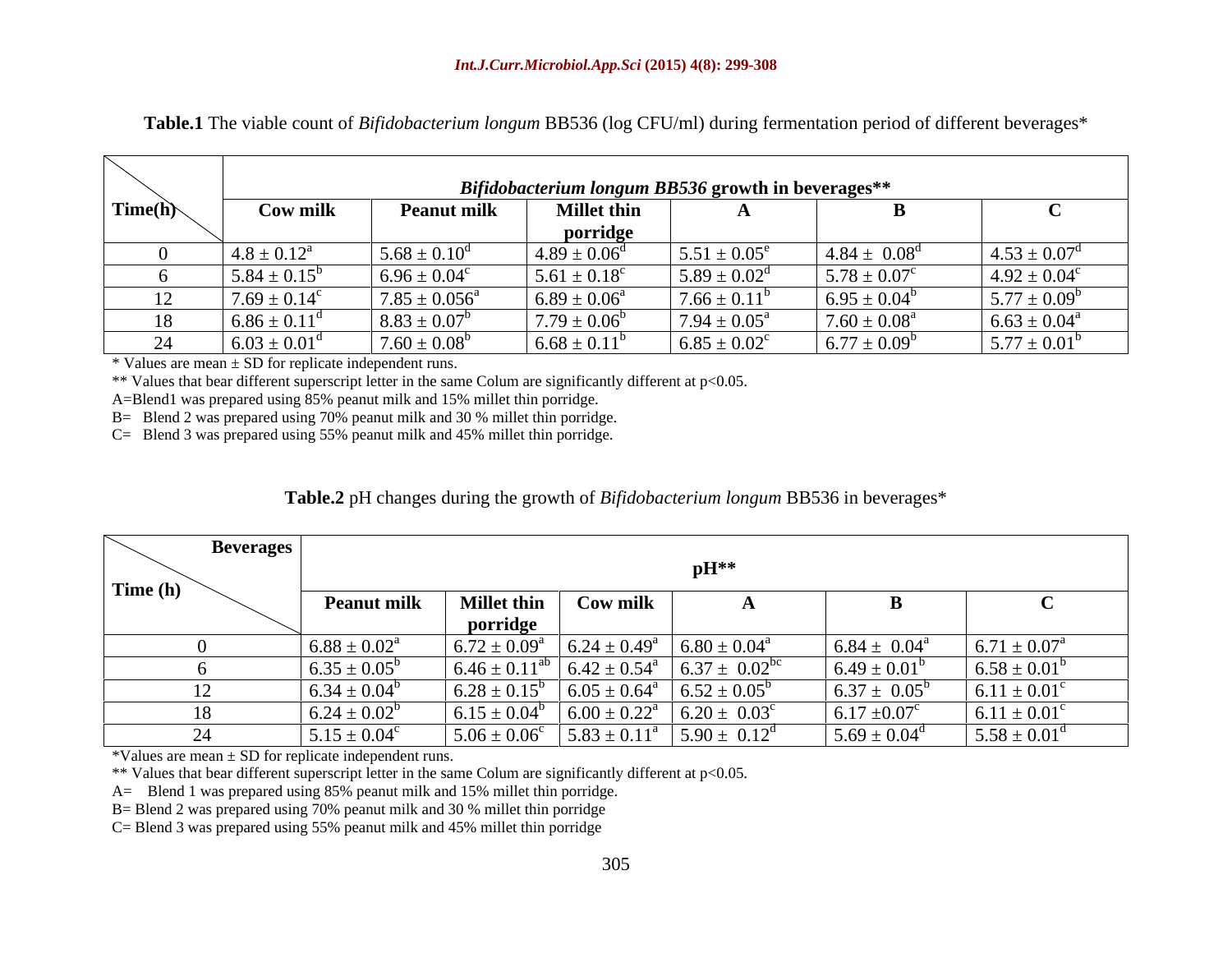| <b>Beverages</b> |                          |                            | TSS $(\%)^{**}$         |                         |                               |
|------------------|--------------------------|----------------------------|-------------------------|-------------------------|-------------------------------|
|                  | <b>Peanut milk</b>       | <b>Millet thin</b>         |                         |                         |                               |
| Time(h)          |                          | porridge                   |                         |                         |                               |
|                  | $1.55 \pm 0.07^{\rm a}$  | $6.15 \pm 0.07^{\text{a}}$ | $3.35 \pm 0.07^{\circ}$ | $3.10 \pm 0.00^{ab}$    | $4.10 \pm 0.14^a$             |
|                  | $1.25 \pm 0.07^{\rm a}$  | $5.50 \pm 0.14^b$          | $3.20 \pm 0.14^a$       | $3.40 \pm 0.14^{\circ}$ | $3.55 \pm 0.07$ <sup>bc</sup> |
| ┸ <del></del>    | $0.80 \pm 0.14^b$        | $4.95 \pm 0.21^{\circ}$    | $3.05 \pm 0.07$         | $3.20 \pm 0.14^{\circ}$ | $3.20 \pm 0.14^c$             |
| 18               | $1.25 \pm 0.07^{\rm a}$  | $5.75 \pm 0.07^{ab}$       | $2.05 \pm 0.07^b$       | $3.00 \pm 0.00^{ab}$    | $3.80 \pm 0.14^{ab}$          |
|                  | $0.50 -$<br>$\pm 0.14^t$ | $.50 \pm 0.00^{\circ}$     | $1.60 \pm 0.14^c$       | $2.65 \pm 0.21^{\circ}$ | $3.10 \pm 0.00^{\circ}$       |

**Table.3** TSS (%) changes during the growth of the strain *Bifidobacterium longum* BB536 in different beverages \*

\*Values are mean ± SD for replicate independent runs.

\*\* Values that bear different superscript letter in the same Colum are significantly different at p<0.05.

A= Blend 1 was prepared using 85% peanut milk and 15% millet thin porridge.

B= Blend 2 was prepared using 70% peanut milk and 30 % millet thin porridge.

C= Blend 3 was prepared using 55% peanut milk and 45% millet thin porridge

| <b>\Beverages</b> |                                          |                               | <b>Reducing of sugars <math>(\frac{6}{6})</math>**</b> |                         |                         |
|-------------------|------------------------------------------|-------------------------------|--------------------------------------------------------|-------------------------|-------------------------|
|                   | Peanut                                   | <b>Millet thin porridge</b>   |                                                        |                         |                         |
| Time(h)           |                                          |                               |                                                        |                         |                         |
|                   | $0.16 \pm 0.01^a$                        | $0.23 \pm 0.02^{\text{a}}$    | $0.15 \pm 0.03$                                        | $0.16 \pm 0.01^8$       | $0.24 \pm 0.01^{\circ}$ |
|                   | $0.03 \pm 0.01^{\circ}$                  | $0.18 \pm 0.02$ <sup>at</sup> | $0.10 \pm 0.00^{ab}$                                   | $0.15 \pm 0.03^a$       | $0.18 \pm 0.01^{\circ}$ |
| $\perp$           | $0.09 \pm 0.00^6$                        | $0.16 \pm 0.01^{bc}$          | $0.09 \pm 0.01^{\circ}$                                | $0.11 \pm 0.01^{ab}$    | $0.14 \pm 0.01^d$       |
| 18                | $+$ () ()() <sup><math>\mu</math>c</sup> | $0.21 \pm 0.01^{ab}$          | $0.14 \pm 0.01^{ab}$                                   | $0.13 \pm 0.01^{\circ}$ | $0.20 \pm 0.00^b$       |
|                   | $0.07 \pm 0.03$ <sup>bc</sup>            | $0.11 \pm 0.01^c$             | $0.03 \pm 0.01^{\circ}$                                | $0.05 \pm 0.00^6$       | $0.01 \pm 0.00^e$       |

\*Values are mean ± SD for replicate independent runs.

\*\* Values that bear different superscript letter in the same Colum are significantly different at p<0.05.

A=Blend 1 was prepared using 85% peanut milk and 15% millet thin porridge.

B=Blend 2 was prepared using 70% peanut milk and 30 % millet thin porridge.

C=Blend 3 was prepared using 55% peanut milk and 45% millet thin porridge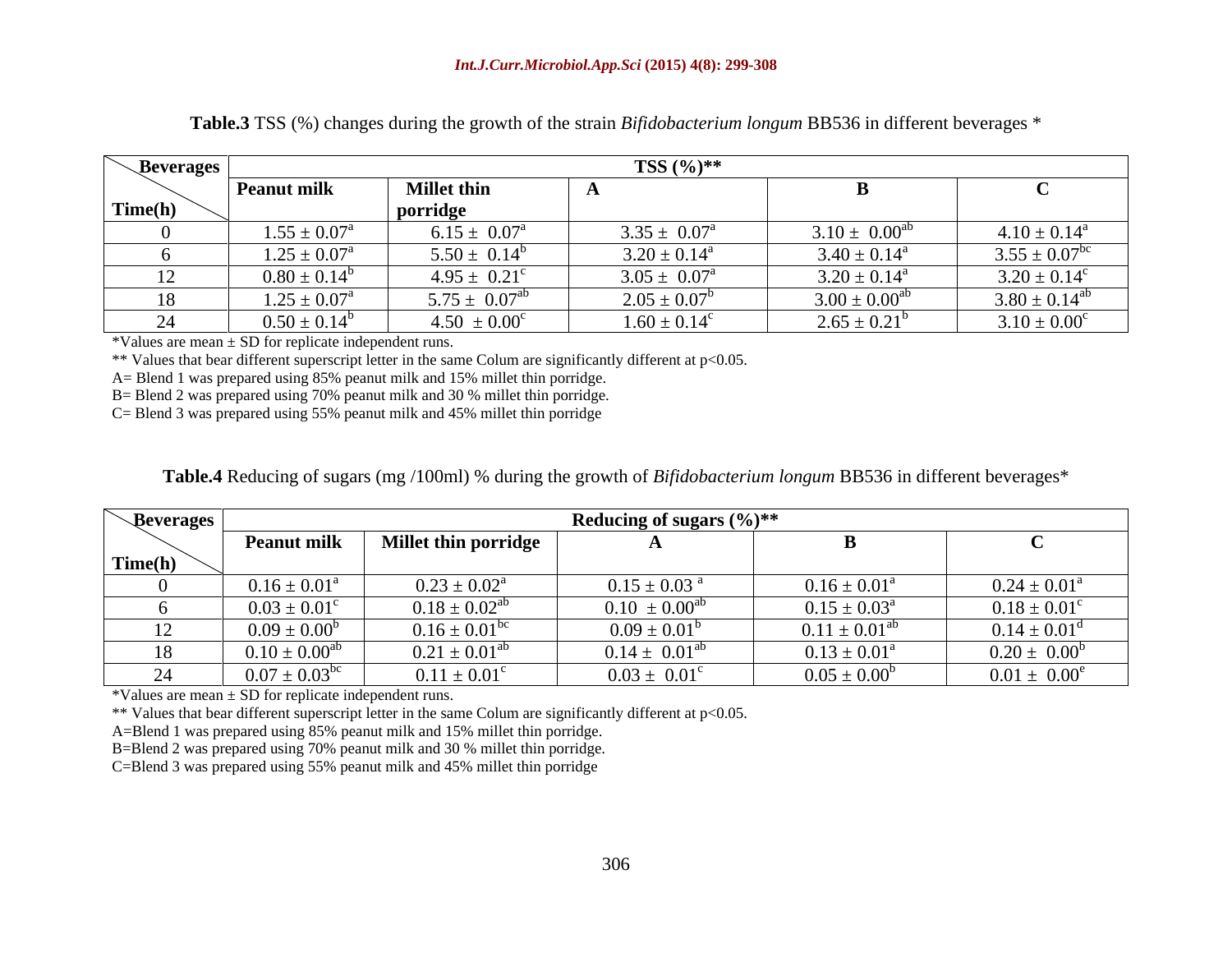| Reverages |                              |                         |                             |                            |                               |
|-----------|------------------------------|-------------------------|-----------------------------|----------------------------|-------------------------------|
|           | Titertable acidity $(\%)$ ** |                         |                             |                            |                               |
|           | <b>Peanut milk</b>           | <b>Millet thin</b>      |                             |                            |                               |
| Time(h)   |                              | porridge                |                             |                            |                               |
|           | $0.02 \pm 0.00^d$            | $0.18 \pm 0.01^a$       | $\sqrt{0.13 \pm 0.00^b}$    | $0.15 \pm 0.05^{\text{a}}$ | $0.17 \pm 0.01^b$             |
|           | $0.11 \pm 0.00^c$            | $0.20 \pm 0.00^a$       | $0.16 \pm 0.06^{ab}$        | $0.15 \pm 0.00^a$          | $0.18 \pm 0.00$               |
| 12        | $0.18 \pm 0.01^b$            | $0.21 \pm 0.01^{\circ}$ | $0.17 \pm 0.02^{\text{ab}}$ | $0.18 \pm 0.01^a$          | $0.20 \pm 0.00^{ab}$          |
|           | $0.22 \pm 0.00^{ab}$         | $0.26 \pm 0.04^{\circ}$ | $0.22 \pm 0.00^{ab}$        | $1.23 \pm 0.03^{\text{a}}$ | $0.24 \pm 0.04$ <sup>al</sup> |
| $\Delta$  | $0.25 \pm 0.02^{\text{a}}$   | $0.27 \pm 0.04^{\circ}$ | $0.26 \pm 0.02^{\text{a}}$  | $0.24 \pm 0.03^{\text{a}}$ | $0.27 \pm 0.02^{\text{a}}$    |

**Table.5** Titertable acidity (%) during the growth of the strain *Bifidobacterium longum* BB536 in different beverages\*

\*Values are mean ± SD for replicate independent runs.

\*\* Values that bear different superscript letter in the same Colum are significantly different at p<0.05.

A=Blend 1 was prepared using 85% peanut milk and 15% millet thin porridge.

B=Blend 2 was prepared using 70% peanut milk and 30 % millet thin porridge.

C=Blend 3 was prepared using 55% peanut milk and 45% millet thin porridge

Table 5 shows the titratable acidity of BB536 with acceptable physical properties different fermented beverages. There, were from cheap and locally available source in significant  $(p<0.05)$  increases in titratable Sudan. acidity by extended fermented period to 24h. At maximum growth of strain *BB536* (18h), the rates of increase were 0.2, 0.09, 0.08,0.08 and 0.07% in fermented peanut We duly acknowledge the Research Grant milk, blend (A), blend (B), millet thin received from Deanship of Scientific porridge and blend (C), respectively. The increased in acidity is explained by Technology. accumulation of lactic acid and other organic acids produced during fermentation References of the formulated beverages (Sefa Dedeh *et* 

Fermentation of the peanut milk, millet thin Analytical Chemists. Washington, porridge and their different blends with D.C. USA. *Bifidobacterium longum BB536* was successful. Sufficient numbers of millets. In: C.W. Wrigley, H. Corke *Bifedobacterium longum BB536* were obtained in different types of fermented beverages. The viable number of the strain Pp. 261–268. at maximum growth (18 h) during fermentation was above 6 Log CFU/ml in all and the sense of the genus fermented beverages, thus they fulfilled probiotic requirements. Moreover, this study

**Titratable acidity changes** *EXECUTER* **EXECUTER EXECUTER EXECUTER EXECUTER EXECUTER EXECUTER EXECUTER EXECUTER EXECUTER EXECUTER EXECUTER EXECUTER EXECUTER EXECUTER EXECUTER EXECUTER EXE** facilitated the development of new fermented non-dairy carrier for strain Sudan. **Summer Summer Summer Summer Summer Summer Summer Summer Summer Summer Summer Summer Summer Summer Summer Summer Summer Summer Summer Summer Summer Summer Summer Summer Summer Summer Summer Summer Summer Summer Summ** 

## **Acknowledgments**

Research, Sudan University of Science and Technology.

## **References**

- *al.,* 2003). AOAC, 1990. Official methods for analysis, 15th edn. Association of Official Analytical Chemists. D.C., USA.
	- Baltensperger, D., Cai, Y.Z. 2004. Minor and C.E. Walker, (eds.), Encyclopedia of grain science, Vol. 2. Oxford, U.K.  $Pp. 261 - 268.$
	- Bivati, B., Castagnoli, P., Trovatelli, L.D. 1984. Species of the genus *Bifedobacterum* in the feaces of human adults. *Microbiological,* 9: 39